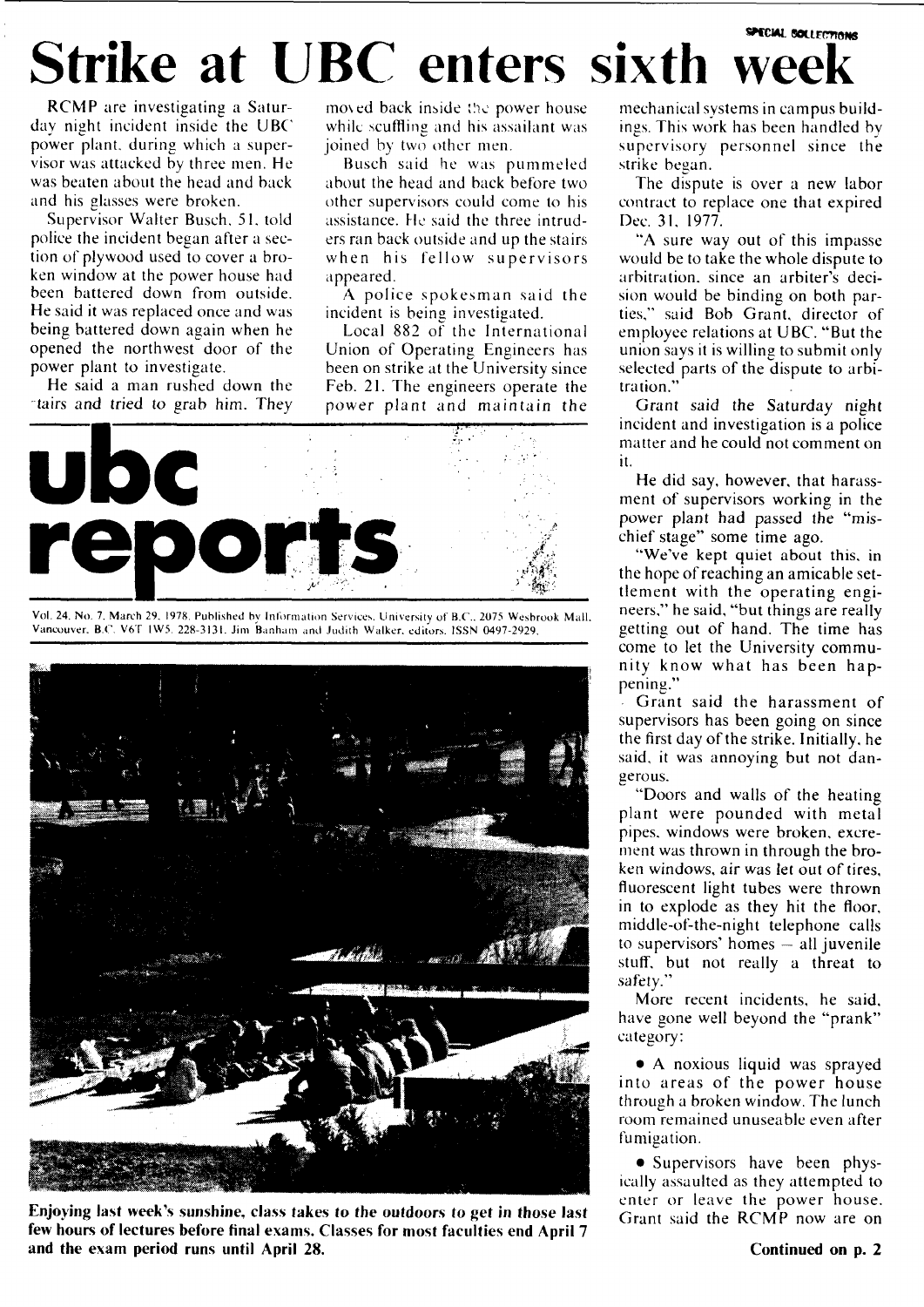### **Strike continued from p. 1**

duty at shift change-over time to prevent violence.

• A safety switch on one of the boilers was tripped, causing a second boiler to become overloaded and to shut down automatically. Full pressure and heat was restored after about four hours.

• Doors to the power house have been jammed closed with wedges and lengths of lumber.

"These are serious incidents," Grant said. "Several of them are being investigated by the RCMP, in addition to the Saturday night incident."

He said reports of hidden cameras and TV scanners used to spy on the pickets are without foundation.

"There are no such cameras and never have been," he said. There are TV monitors inside the power house and they are there to scan gauges and dials because of the reduced workforce. They cannot be used for any other purpose.

University president Doug Kenny said the administration's main concern is for students and for the 300 senior citizens who are patients in the extended care hospital on campus.

"Although heat is becoming less and less important to students as we move further into spring, it is absolutely essential that we keep heat flowing to the hospitals," he said.

Local 882's contract with the University expired on Dec. 31. The University originally offered a wage increase of 4 per cent, in a one-year contract, in accordance with thirdyear Anti-Inflation Board guidelines.

This was rejected by the operating engineers, who asked that their wages be related to those of UBC tradesmen who belong to the Canadian Union of Public Employees (CUPE). Specifically, they asked that a maintenance engineer I receive the same monthly pay as a CUPE plumber.

In an offer on Jan. 10, the University agreed to maintenance engineer/plumber parity, on an hourly wage basis, provided the operating engineers would accept a 15-month contract, to expire March 31, 1979.

Specifically, the University offered the operating engineers an increase of 3.48 per cent retroactive to Jan. 1. with an additional increase on April **1 2/UBC Reports/March 29, 1978** 

Hourly wages for the 25 operating engineers, as of April 1, would range from a low of \$9.59 to a high of \$12.55. with yearly salaries ranging from \$17,746 to \$23,490. Increases for the year 1978 would range from \$1,085 to \$1,437.

"This offer still stands," President Kenny said, "and it is a good offer. Although the University's original 4 per cent offer is at the upper limits of the AIB guidelines, the University would be prepared to support the operating engineers in their bid to have the Jan. 10 offer approved, since **the** proposed 15-month contract **would run three months beyond**  the end of **1978,** which is **when AIB**  control ends."

Grant said **there** have **been no** formal **negotiating** sessions **since the**  strike began, **but** said **there** have been a **number** of unofficial exploratory **talks at which** the **University**  has attempted to find a basis for settlement.

"But nothing has been accomplished." he said. "The operating engineers at UBC already receive higher wages than a majority of their counterparts in outside industry. The University's offer to them is more than fair. This is a strike against the AIB."

After picketing only the power plant for the first month of the strike, the operating engineers last week said they would picket other University buildings as well, on a selective basis.

The Faculty Club was picketed first, last Monday and Tuesday, but remained open during the busy lunch-hour period. On Saturday morning, pickets appeared at the Traffic and Security building on Wesbrook. and on Tuesday pickets appeared outside the old administration building, which houses the offices of the president and vice-presidents.

There has been no picketing of the main entrances to the University and the strike has had no effect on classes.

"With our students writing final exams. April is the most important month of the University year," said President Kenny, "and the University will remain open, pickets or no pickets."

# **Senate rout**

Senate has approved a motion calling for "annual systematic, objective and cumulative evaluations" of faculty members and instructors, and of all undergraduate courses where it is practical to do so.

A second motion approved at the March 22 Senate meeting calls for the annual evaluations to include teaching evaluation and for teaching evaluation to be considered in reappointment, promotion and tenure decisions.

UBC faculties and departments will have the power to develop and administer appropriate evaluation instruments and to decide on the timing for their administration as the result of other motions approved by Senate.

Recommendations on teaching **evaluation were made** by a Senate committee chaired by Prof. Ben Moyls, of **the** Department of Mathematics, who said **that** evaluations of teaching and courses could be obtained from students, other UBC teachers and graduates of the University.

Senate voted to delete two recommendations from the committee report calling for establishment of a permanent committee to receive and monitor faculty reports on teaching evaluation.

A motion calling for faculties to submit to Senate a statement on methods used for evaluation was withdrawn when it was pointed out by Prof. Moyls that there was already in existence a president's committee which was collecting information from the faculties on procedures being used for teaching evaluation.

President Douglas Kenny, who chairs Senate, said he would submit to Senate in the future a report along the lines suggested in the motion.

#### **T.A. supervision questioned**

UBC's Senate has passed two recommendations made by a committee established "to investigate the present practice of giving teaching assistants the full responsibility for the teaching of certain courses or sections of courses."

The committee, which has met for almost a year, said in its report that a questionnaire completed by faculty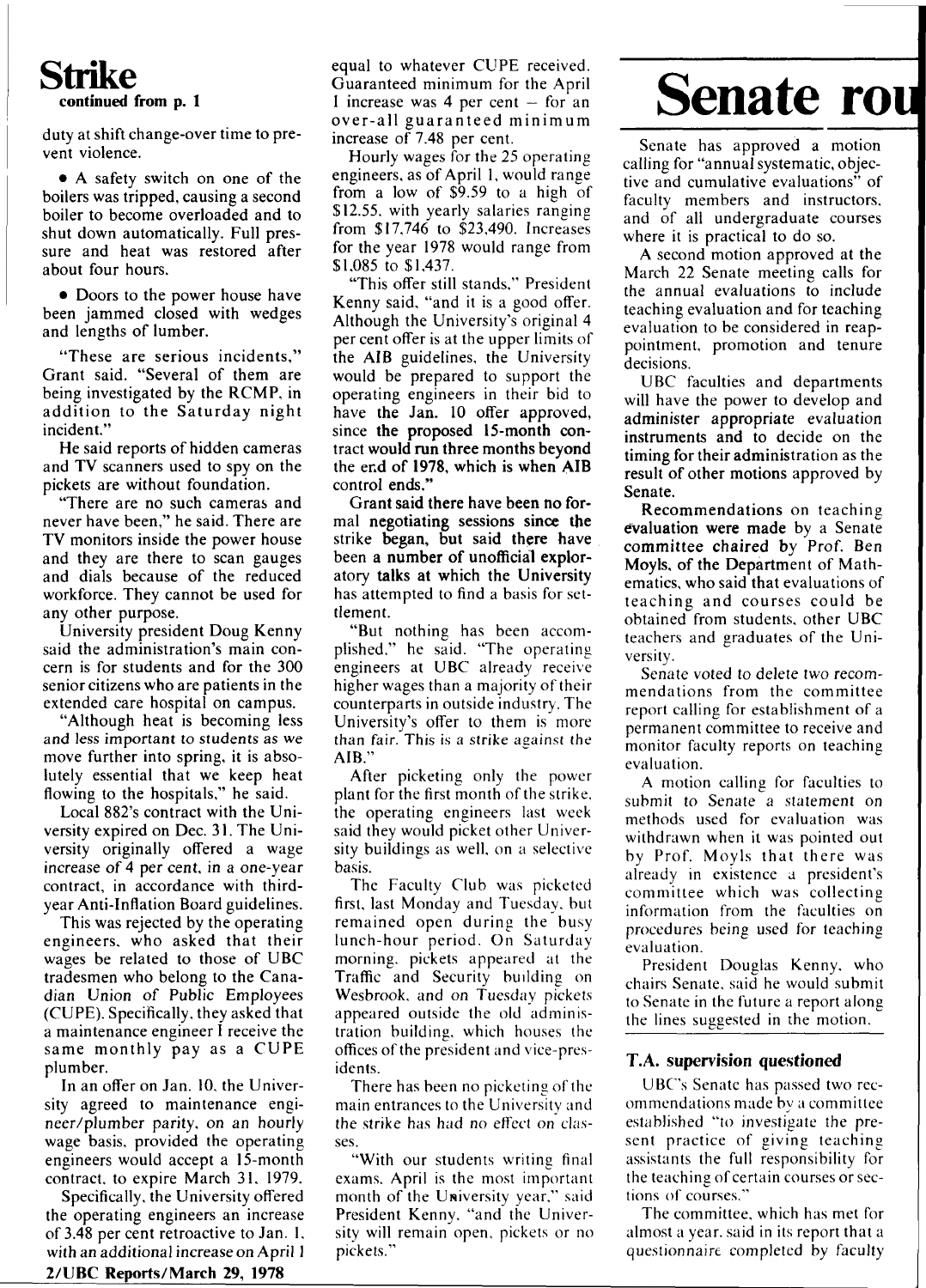# **ndup**

deans revealed that in no case is a T.A. solely responsible for course content or for the determination of final course grades.

"Nevertheless," the committee reported, "the evidence before the committee suggests that supervision, particularly classroom supervision, could be improved."

The first motion approved by Senate states that "The final responsibility for credit courses shall rest with appointed faculty at the University."

The second motion calls on deans of faculties to ensure that provisions exist for the adequate supervision of T.A.s in the performance of their duties.

Student senator Arnold Hedstrom was unsuccessful in having added to the second motion an amendment that would require each University department to prepare a departmental training program appropriate to the teaching expected of the appointee. The requirement is already part of a 1973 Faculty of Graduate Studies statement of policy on graduate student appointments.

#### In case of disruption

UBC's Senate received for information at its March 22 meeting a set of procedures for chairmen of campus meetings that are threatened with serious disruption.

The procedures were drawn up by a president's ad hoc Committee on Academic Freedom of Lectures and Audiences established by President Douglas Kenny at the request of Senate following the disruption in October. 1976. of three lectures given by South African speaker Harry Schwartz.

In December, 1977, Senate approved, for inclusion in the UBC Calendar, a statement on academic freedom prepared by the president's committee. The statement was reproduced in the Jan. 11, 1978, issue of *UBC Reports.* 

The procedures for chairmen of campus meetings received for information by Senate at its March meeting are as follows:

#### PROCEDURES FOR CHAIRMEN OF MEETINGS

1. The chairman has **full** control of the meeting. He must be prepared to exercise that control when necessary.

2. If, in the course of a meeting, the actions of members of the audience seriously disrupt the proceedings, the chairman shall request an end to the disruption, calling the disruptors' attention to their denial of the rights of free speech and of the audience to listen. If appropriate the chairman may inform the audience that:

(i) opportunity will be provided at the end of the address for questions, written or oral; or

(ii) opportunity will be provided at the end of the address for rebuttal of the speaker's opinions.

3. Should the disturbance continue, the chairman shall adjourn the meeting for not less than fifteen (15) minutes nor more than one hour. He shall inform the disruptors that they are now in official violation of University principles, and that he will use the interval to summon the University Patrol and to notify the Office of the President. He shall further state that if the disruption resumes following the adjournment the University Patrol will establish the identity of the disruptors by means of I.D., photographs or testimony.

N.B. If violence is threatened at *any* time, the chairman must immediately adjourn the meeting and summon the University Patrol and the RCMP.

4. Upon resumption of the meeting, any person who engages in disruptive activity shall be identified by the University Patrol and informed by the chairman that unless he leaves the meeting immediately he will be subject to such remedies as may be available to the University at law.

5. If the foregoing procedures are not effective, the chairman shall, with the assistance of the University Patrol, request the Office of the President to summon the RCMP.

#### **New faces April 1**

UBC faculty have elected 10 members to represent them on the Senate. The new senators will take office April 1 and will serve for three years.

Elected were: Charles Bourne, Law; Katherine Brearley, French; John Dennison, Education; Penny Gouldstone, Education; Harold Knutson, French; Roy Nodwell, Physics; Robert Scagel, Botany; Geoffrey Scudder, Zoology; John Stager, Geography; and Marilyn Willman, Nursing.

The newly-elected Convocation members will also begin their threeyear terms April 1.

Elected were: William Birmingham, Mary Bishop, William Burch, Patricia Fulton, William Keenlyside, Elaine McAndrew, James McWilliams, Michael Ryan, Gordon Thom, Joan Wallace and Charlotte Warren.

|              | <b>NEXT WEEK AT UBC</b>                                                                                                                                               |                   |
|--------------|-----------------------------------------------------------------------------------------------------------------------------------------------------------------------|-------------------|
|              | Continued from p. 4                                                                                                                                                   | 4:00 <sub>5</sub> |
|              | <b>FRIDAY, APRIL 7</b>                                                                                                                                                |                   |
| $12:30$ p.m. | <b>ASIAN RESEARCH LECTURE. John R. Maybee, High</b><br>Commissioner for Canada in India 1974-77, on Canada's<br><b>Policies in Asia.</b> Room 315, Buchanan Building. |                   |
| $1:00$ p.m.  | <b>GENETIC SEMINAR, Prof. H. Harris, Human Gen-</b><br>etics, University of Pennsylvania, on The Human Alka-                                                          | 8:00 <sub>1</sub> |
|              | line Phosphatase Loci. CARS, 895 W. 10th Ave.                                                                                                                         |                   |
| $2:30$ p.m.  | <b>APPLIED MATHEMATICS SEMINAR. Prof. Jack D.</b><br>Cowan, Biophysics and Theoretical Biology, University                                                            | <b>MUS</b>        |
|              | of Chicago, on Recent Studies in the Theoretical Biology                                                                                                              | An exl            |
|              | of Development, Room 105, Mathematics Building.                                                                                                                       | West C            |
| $3:30$ p.m.  | <b>LINGUISTICS COLLOQUIUM.</b> Prof. Ron Beaumont,                                                                                                                    | ter 17.           |
|              | Germanic Studies, UBC, on Causation and Control in                                                                                                                    | <b>Nootka</b>     |
|              | Sechelt. Room 2225. Buchanan Building.                                                                                                                                | 6393 N            |

**CHEMICAL ENGINEERING SEMINAR. T. C.** Chan on **Self-Diffusion.** Room 206, Chemical Engineering Building.

**4:00 p.m. GEOPHYSICS AND ASTRONOMY SEMINAR.** Prof. Hugh J. Greenwood, Geological Sciences, UBC, on **Estimating Pressures and Temperatures in Metamorphic Rocks.** Room 260, Geophysics and Astronomy Building.

**8:00 p.m. UNIVERSITY CHORAL UNION,** directed by James Schell, performs **Dettingen Te Deum by Handel.** Recital Hall. Music Building.

#### **EUM OF ANTHROPOLOGY**

hibition of the collected works of **Joe David**, a contemporary loast artist, continues until May 31. An exhibition titled Encoun-78: Drawings, watercolors and sketches by John Webber at a Sound, opens Tuesday. March 28, and continues until June 30. 6393 N.W. Marine Dr.